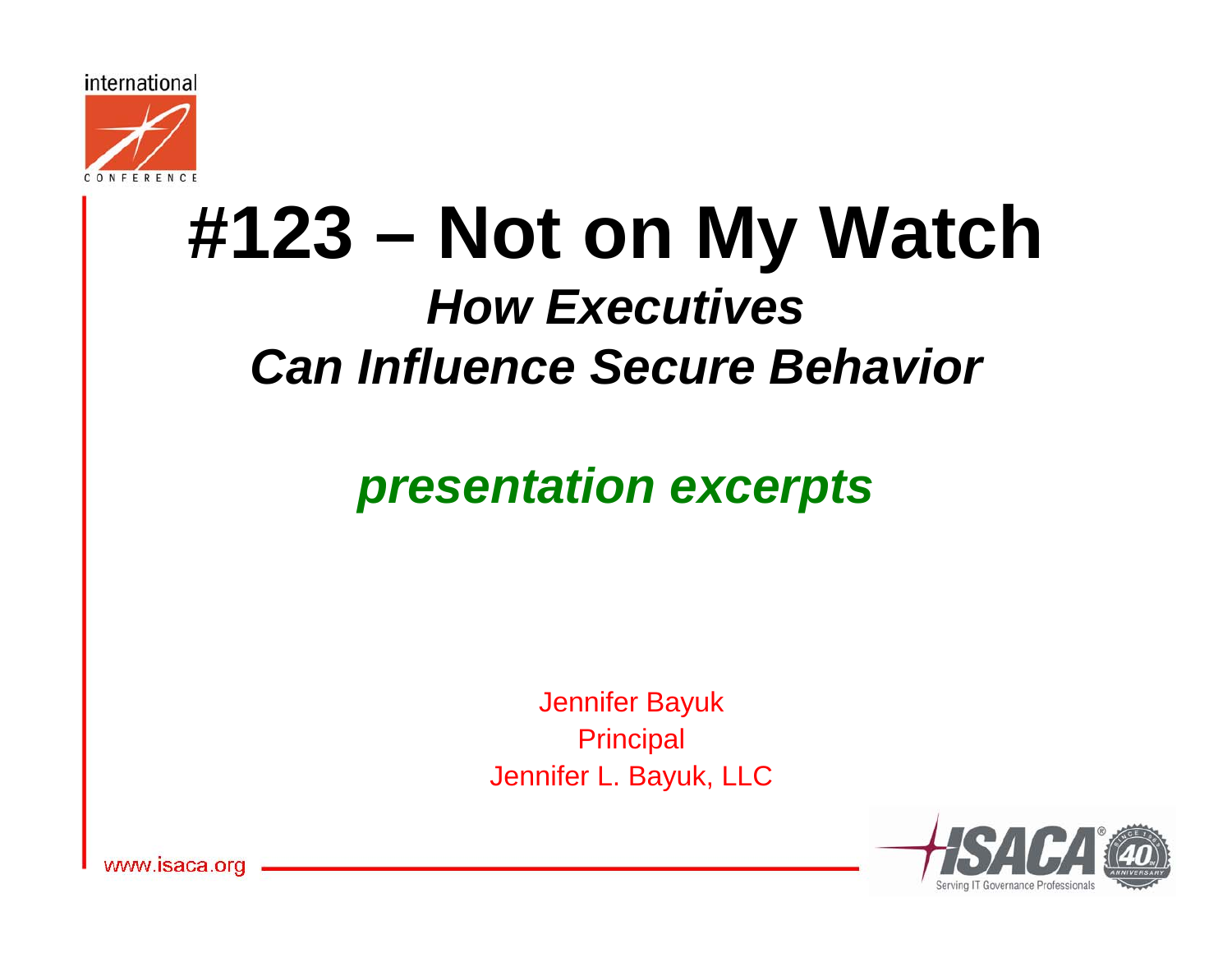



# **Common CSO Perspective on CEOs**

*"I believe CEOs typically view the security operation as an internal insurance policy."*

*"Many CEOs undoubtedly view their organization's security operation as a necessary evil - as an unavoidable source of expense.*

*"In some instances, the only time security is considered by the C-Suite is when there is a projected expense impact or when an adverse event happens."*

Source: Zalud, Bill, "A Strong Relationship…Except," *Security Magazine*, May 1, 2009

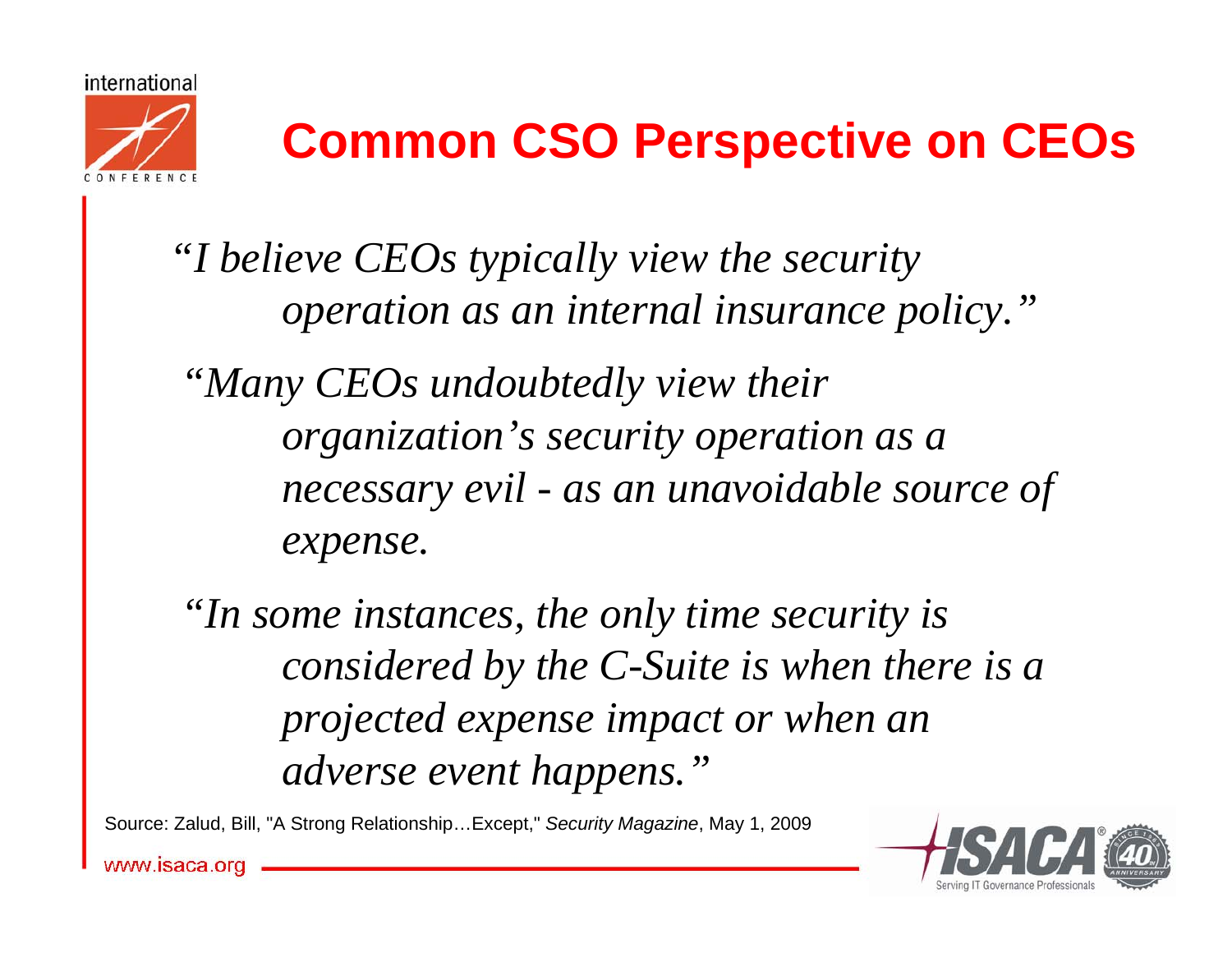international CONFERENCE

## **Example Root Cause Hypothesis**

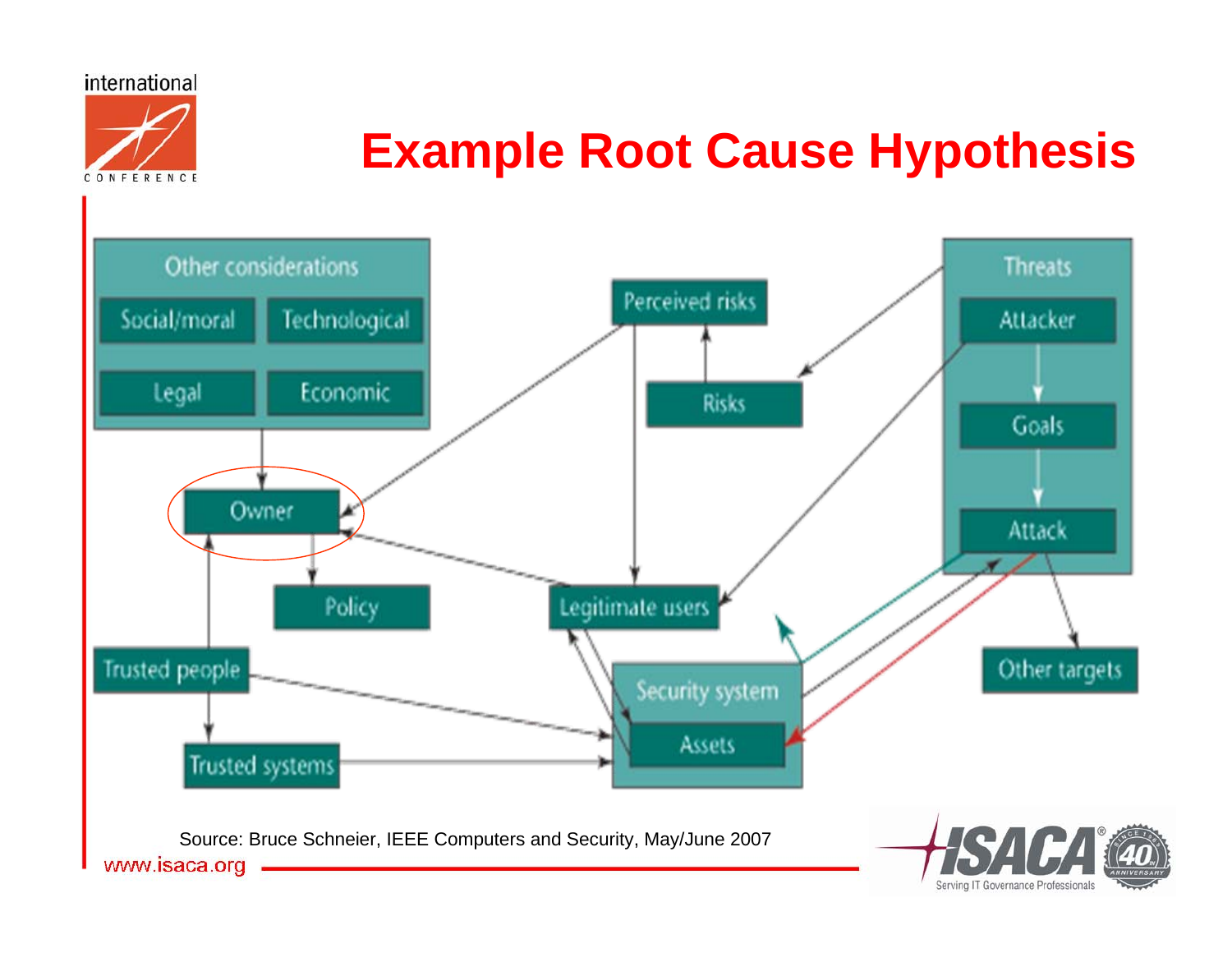

### **Business Perspective on Requirements**



www.isaca.org

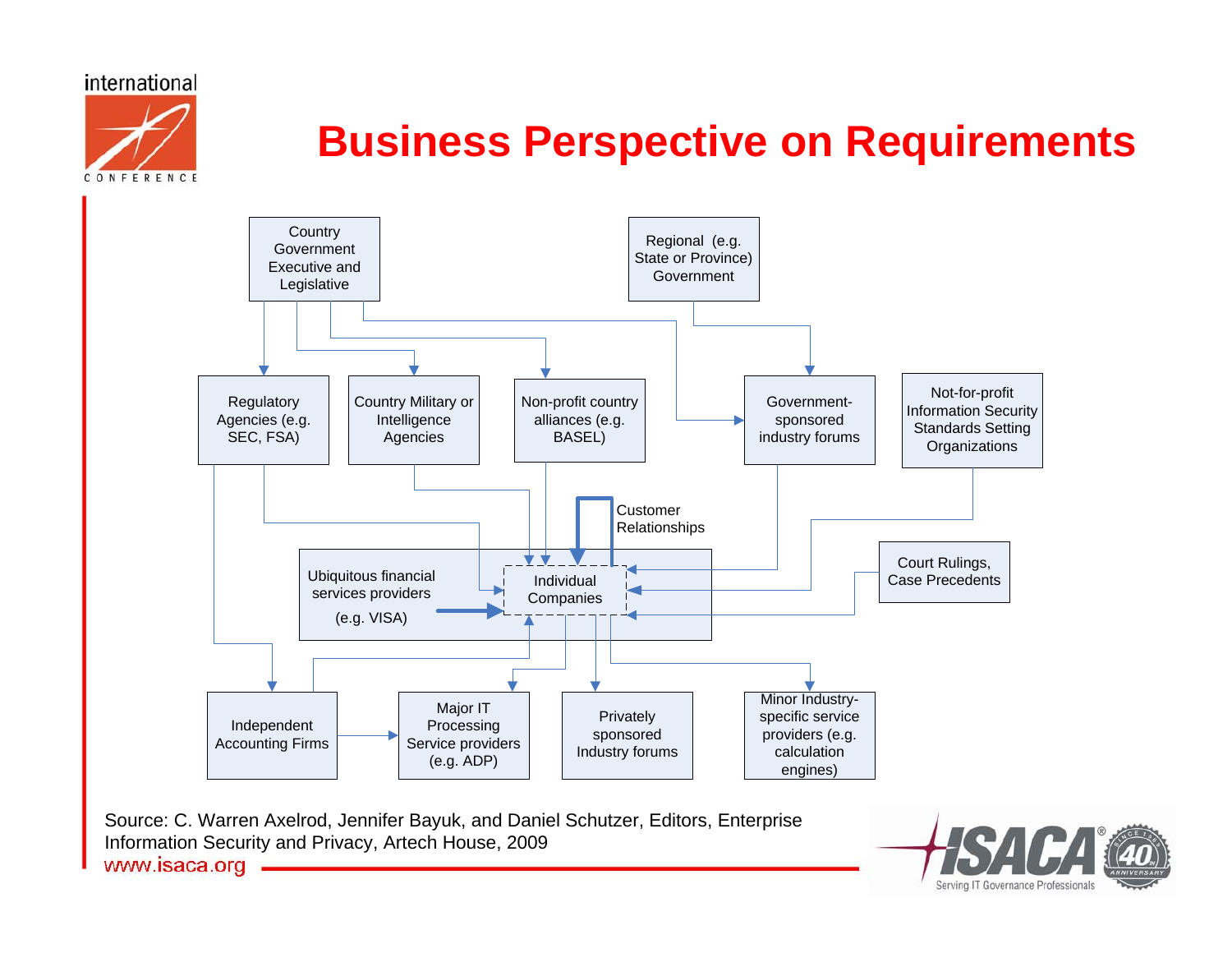



# **Security Horror Stories**

- = tales of organizations that did not pay attention to security, and thus fell victim to some criminal, who exploited an obvious vulnerability to steal or destroy something so valuable that the company had to disclose its inadequacy
- = variations on the definition replace the criminal with an auditor
- = designed to produce fear, uncertainty, and doubt
- = by definition preventable

Source: Bayuk, Jennifer, *Enterprise Security for the Executive, Setting the Tone from the Top*, Praeger, Fall 2009 http://www.praeger.com/catalog/C37660.aspxisaca.ord

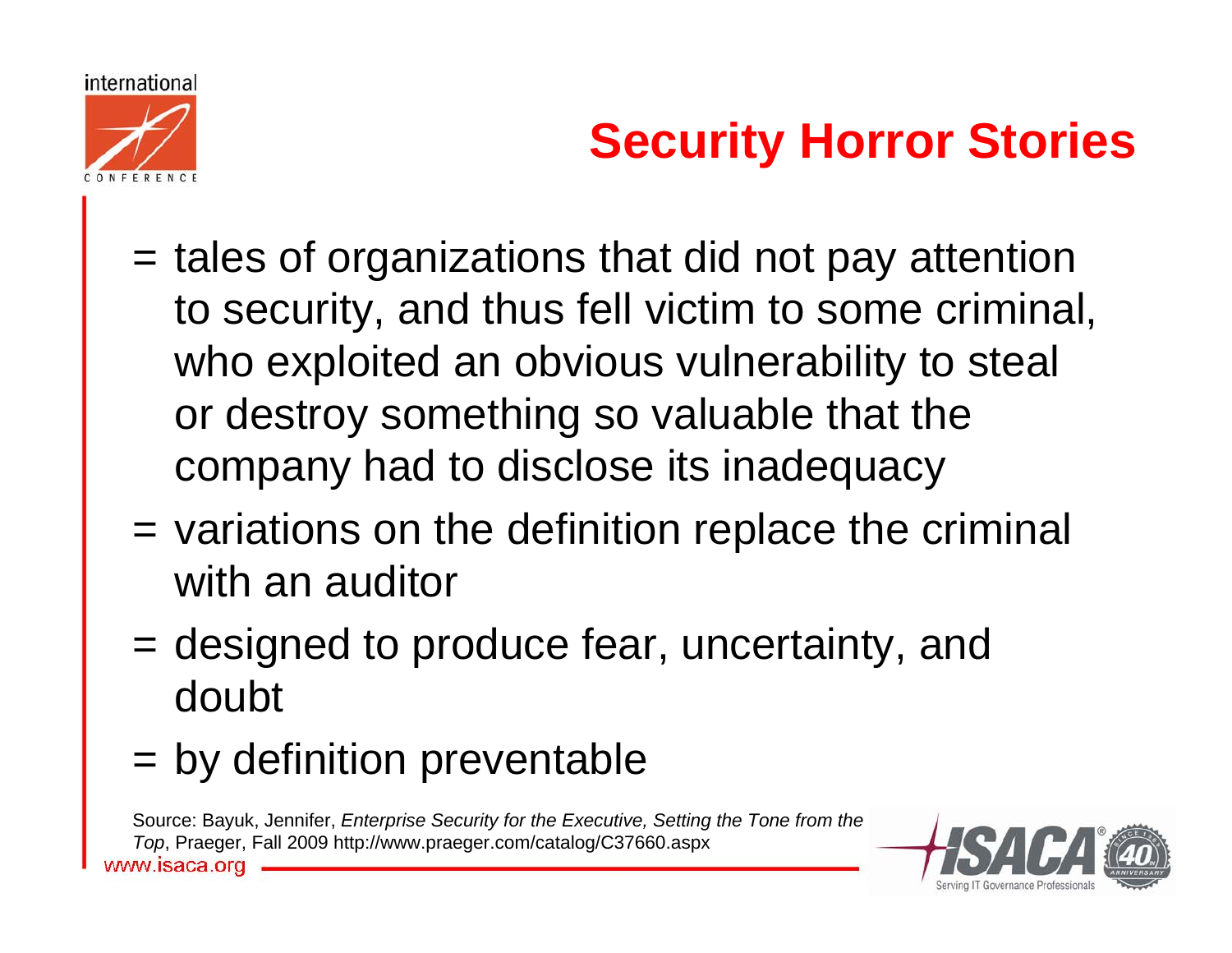

# **Typical Cost Justification**

# 1.  $P =$  probability of event that causes harm

### $C = \text{cost of damage from the}$ event

- $T = \text{cost}$  of technology to prevent harm
- 2.  $P \times C =$  amount it is reasonable to spend to prevent the event
- 3. If (T < P x C), Buy T



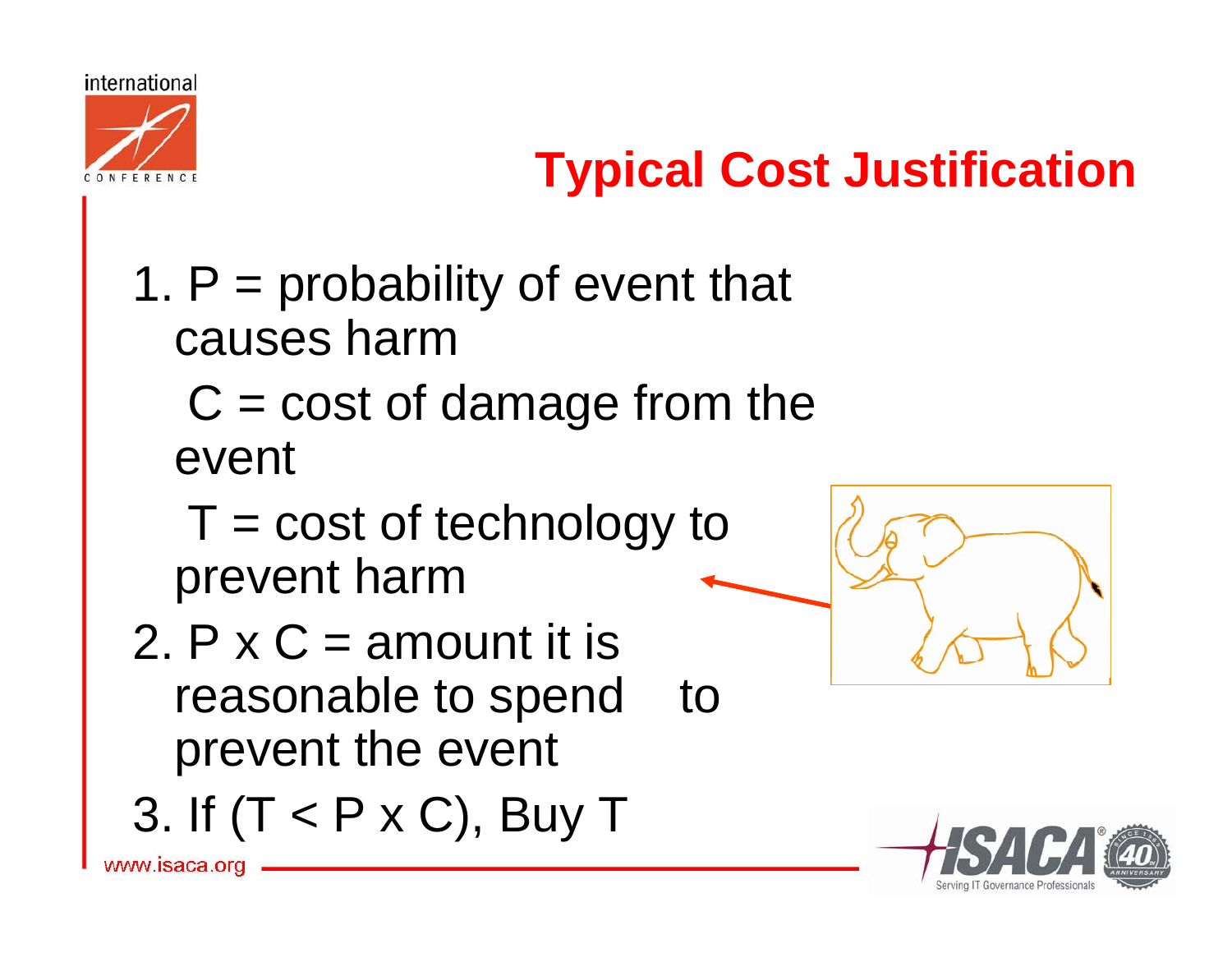

#### **The Hamster Wheel of Pain**

An Alternative View of "Risk Management"



www.isaca.org

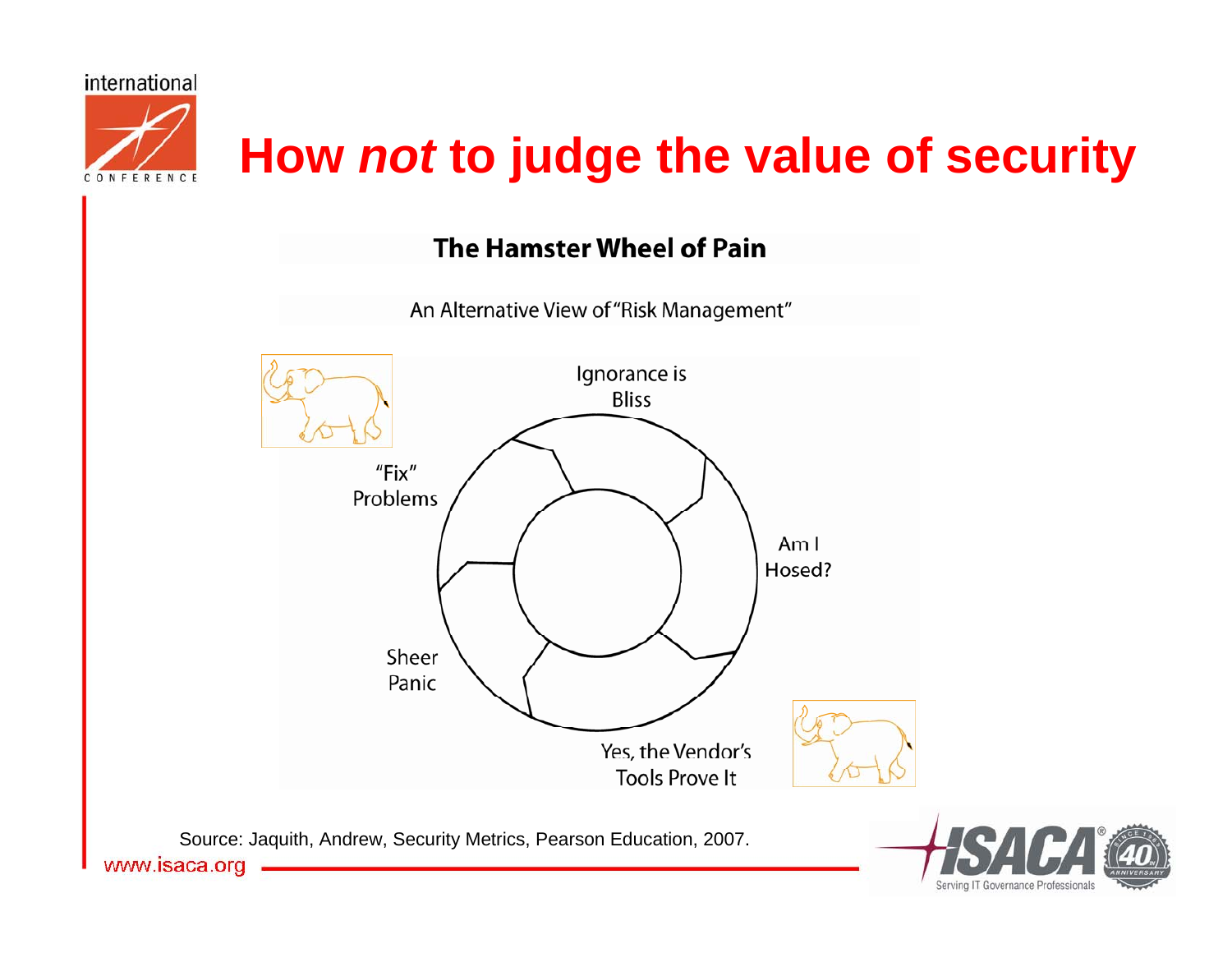

# **A CIO is like a Corporate Pilot**

- Money Makers exert pressure
- Rulebooks provide comfort level for safe decisions
- Risk Managers provide much needed checkpoints

### **Similarly,** *all* **CXO s have surroundings to preserve!**

Source: Bayuk, Jennifer, "Introducing Security at the Cradle," *SANS Security and Audit Controls that Work Conferenc,*. April 2003

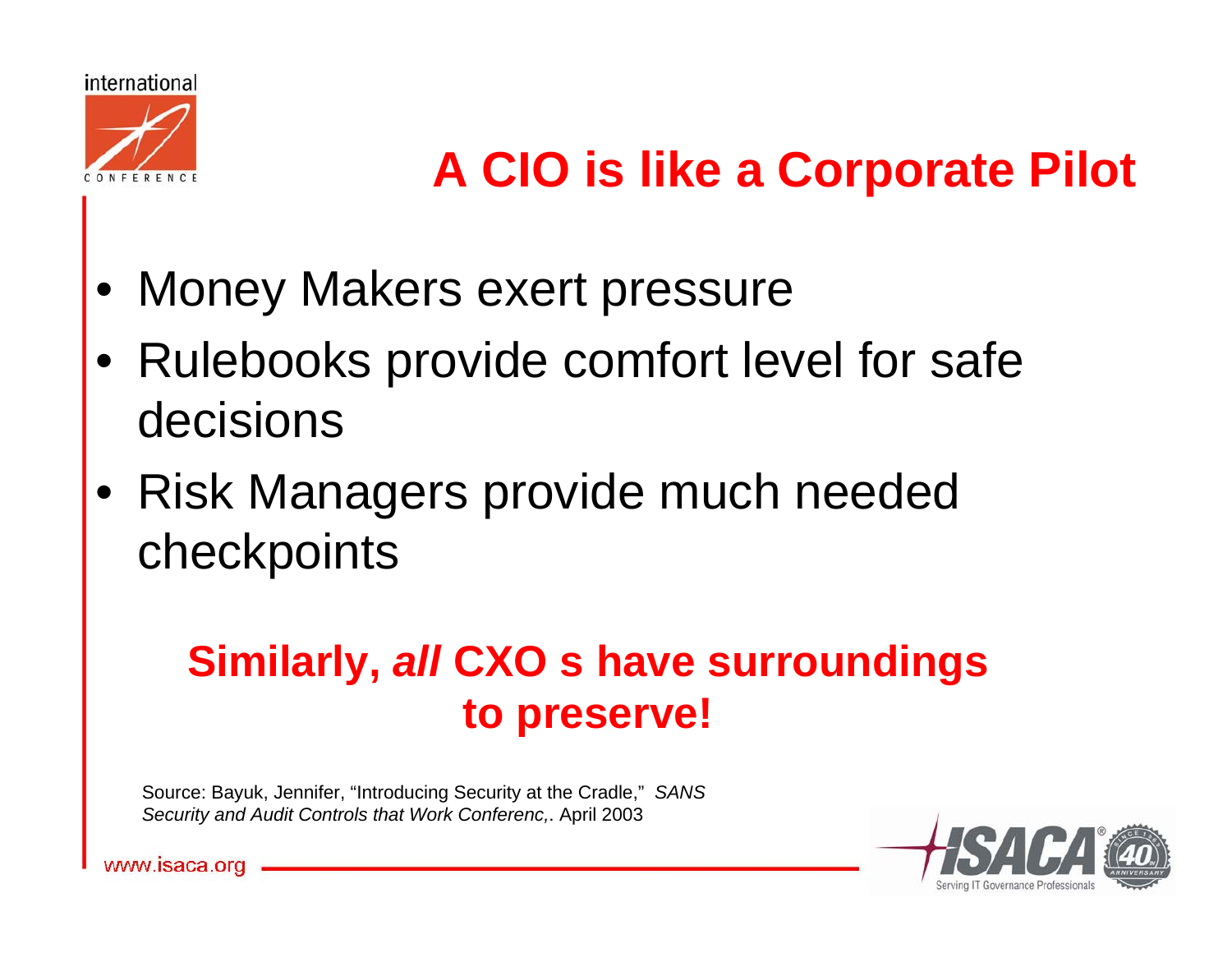

### **Absence of systemic security**

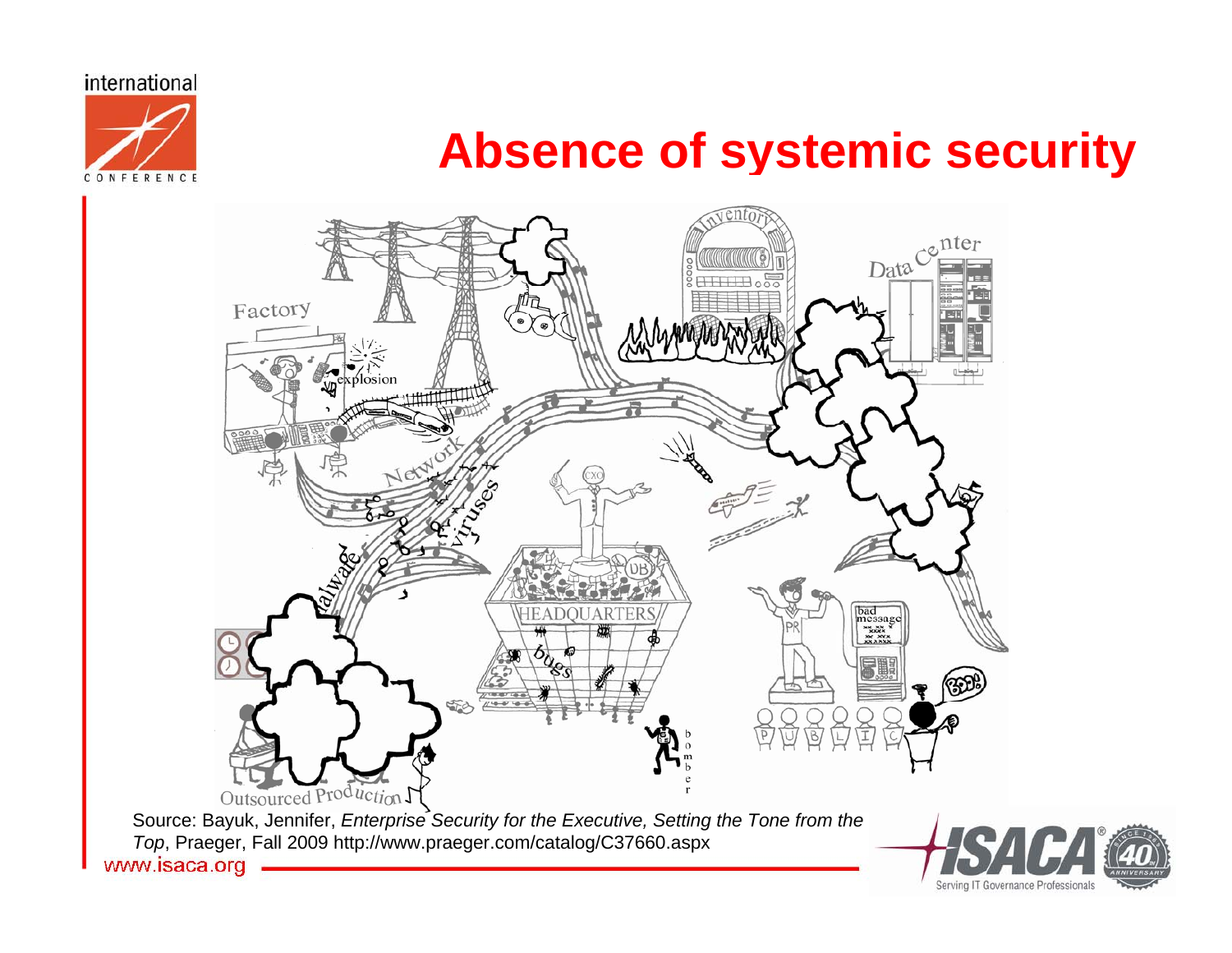

### **Weatherproofing Analogy**



Serving IT Governance Professionals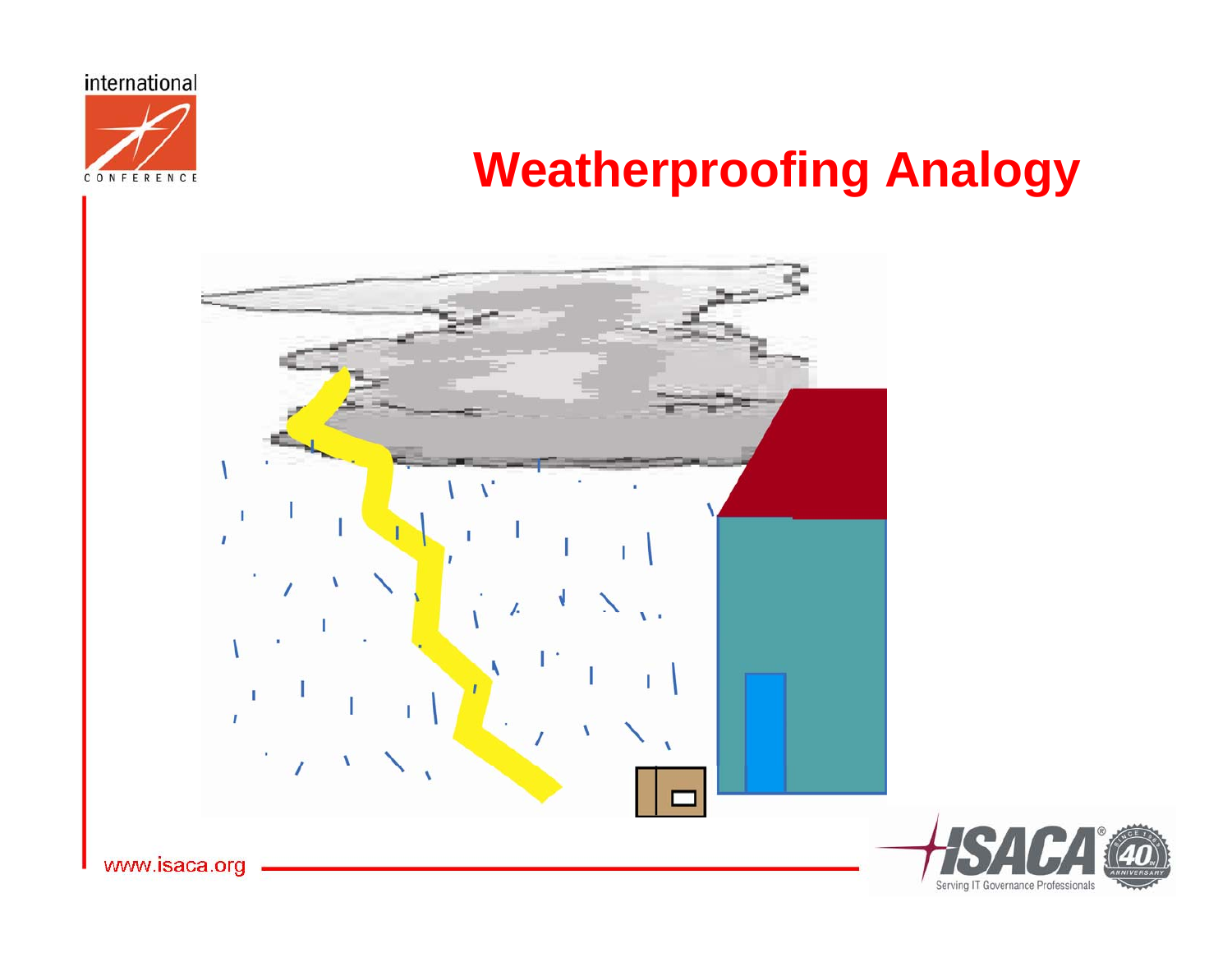

### **Industry Standards**



Story Source: Gostick, Adrian and Dana Telford, *The Integrity Advantage*, Gibbs Smith, 2004



www.isaca.org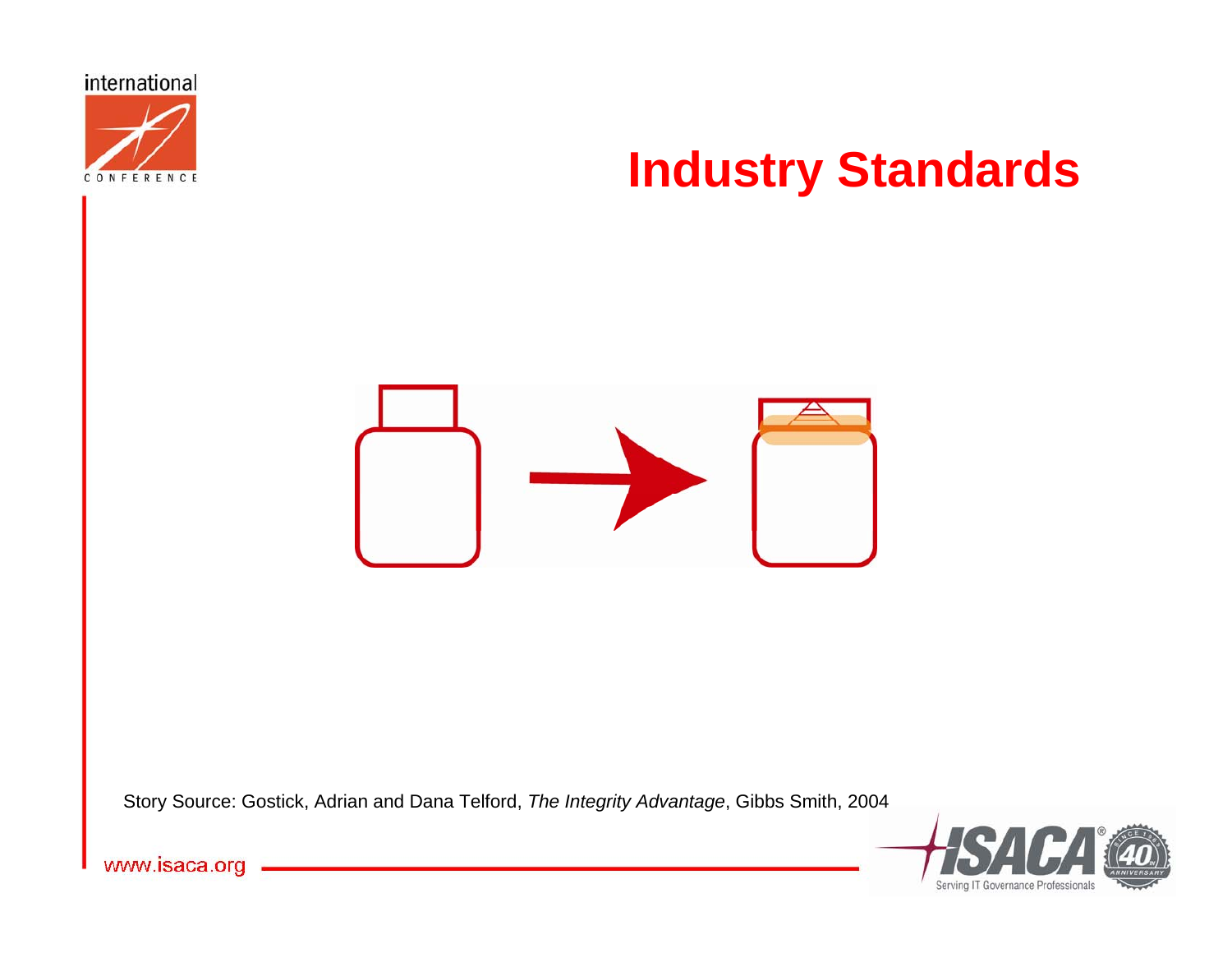

# **Policy at CXO Level**

- "All data used to run the physical plant should never leave the plant unless through a process controlled by information technology, and then, only for the purpose of archiving recovery data."
- "All information concerning our customers will not be shared with anyone who does not have an immediate need to know to accomplish a service or task on the customer's behalf."
- "All product inventory will be stored only in company warehouses unless it is in the process of being shipped under a customer purchase order."

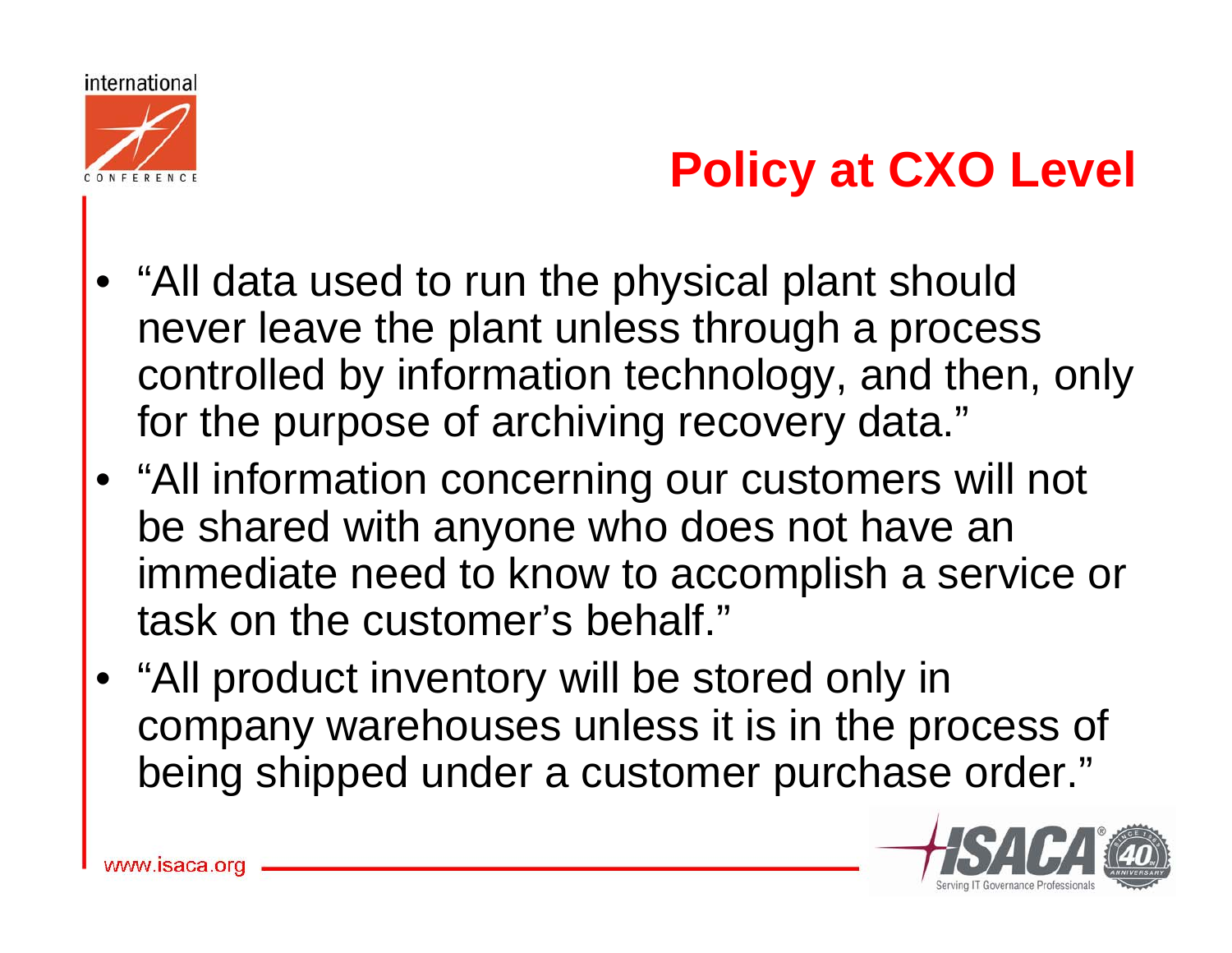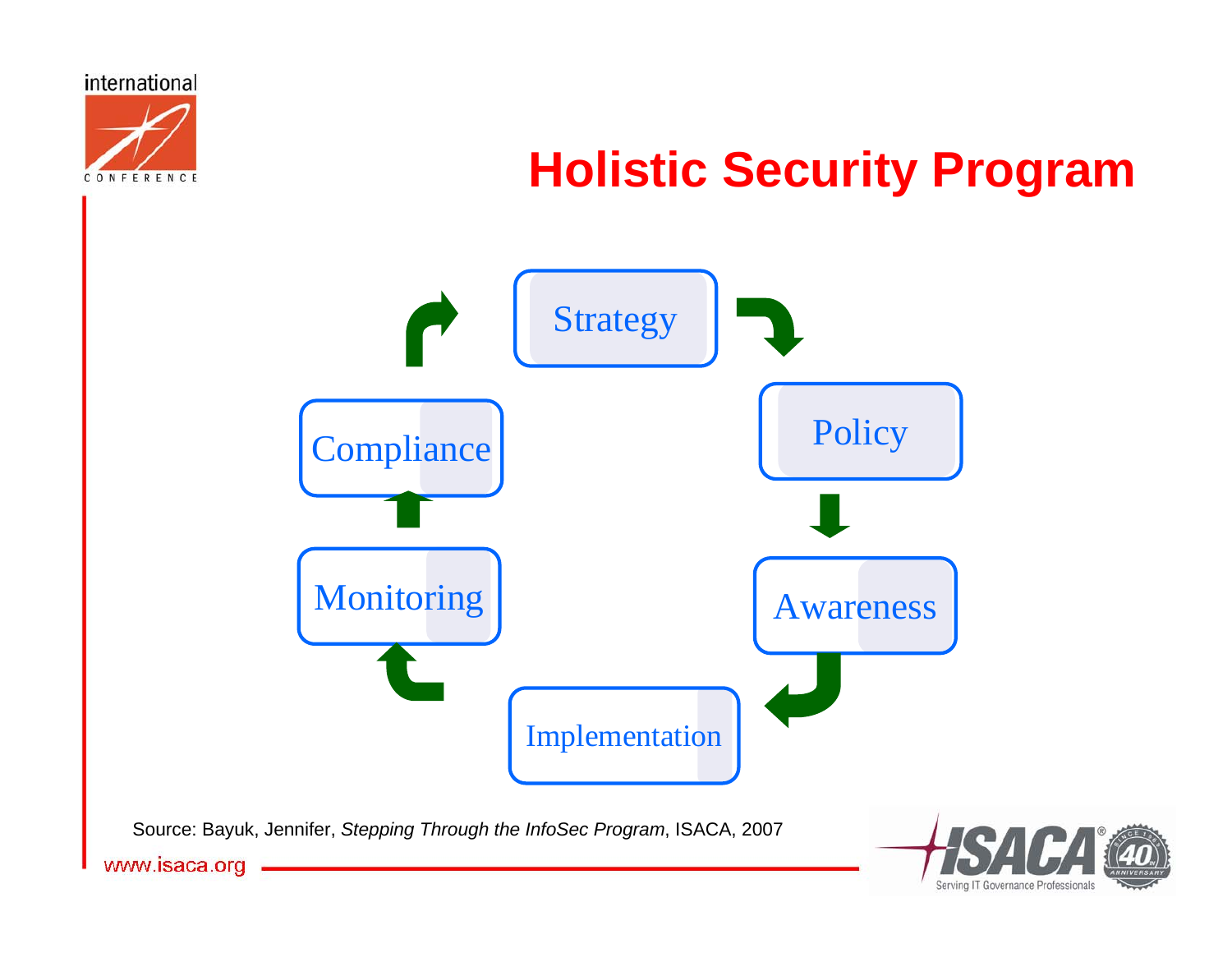

## **Triad and True**

- Prevent, Detect, Respond
- Confidentiality, Integrity, Availability
- People, Process, Technology
- Audit, Review, Assess
- Monitor, Measure, Manage

**CXOs already do this.**

**Security** 

**Specific.**